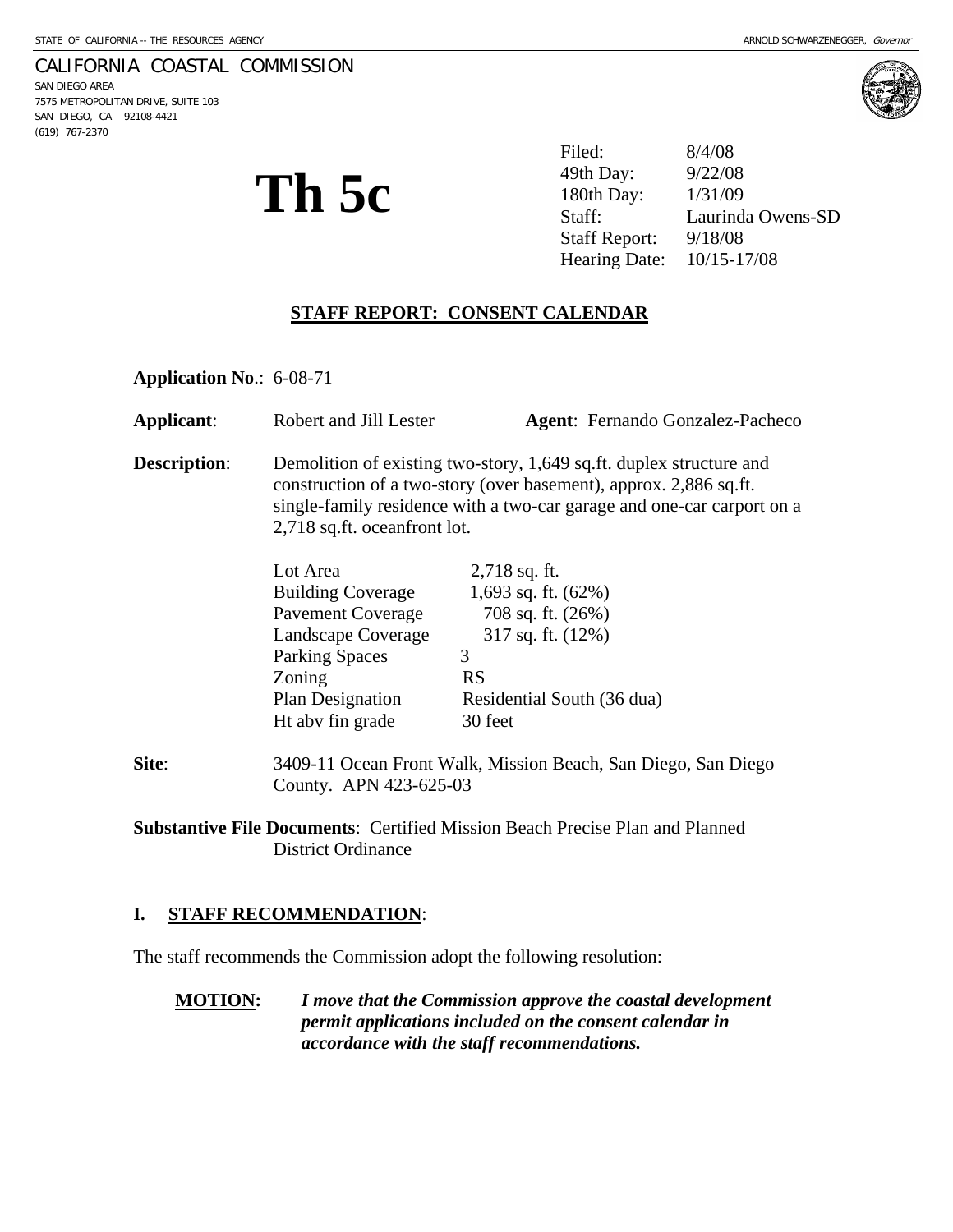# **STAFF RECOMMENDATION TO ADOPT CONSENT CALENDAR:**

Staff recommends a **YES** vote. Passage of this motion will result in approval of all the permits included on the consent calendar. The motion passes only by affirmative vote of a majority of the Commissioners present.

## **II. Standard Conditions**.

See attached page.

## **III. Special Conditions**.

The permit is subject to the following conditions:

 **1.** Final Landscape/Yard Area Fence Plans. **PRIOR TO THE ISSUANCE OF THE COASTAL DEVELOPMENT PERMIT**, the applicant shall submit to the Executive Director for review and written approval revised final landscaping and fence plans approved by the City of San Diego. The plans shall be in substantial conformance with the landscape plans as submitted by Ocean Pacific Design, dated 7/24/08, and shall include the following:

- a. A view corridor a minimum of 10 ft. wide view corridor shall be preserved in the front yard area adjacent to the Ocean Front Walk public right-of-way as well as a 5 ft. wide view corridor in the north and south yard areas. All proposed landscaping in the front (west) yard area and side (north and south) yard areas shall be maintained at a height of three feet or lower (including raised planters) to preserve views along the public boardwalk and towards the ocean. A maximum of two (2) tall trees with thin trunks are permitted, provided they are located close to the building (i.e., within 3-5 ft. of the building) and they do not block views along the shoreline or towards the ocean.
- b. All landscaping shall be drought-tolerant and native or non-invasive plant species. All landscape materials within the identified view corridors shall be species with a growth potential not expected to exceed three feet at maturity, except for authorized trees. No plant species listed as problematic and/or invasive by the California Native Plant Society, the California Invasive Plant Council, or as may be identified from time to time by the State of California shall be employed or allowed to naturalize or persist on the site. No plant species listed as 'noxious weed' by the State of California or the U.S. Federal Government shall be utilized within the property.
- c. Any fencing in the north and south yard setback areas shall permit public views and have at least 75 percent of its surface area open to light.
- d. A written commitment by the applicant that, five years from the date of the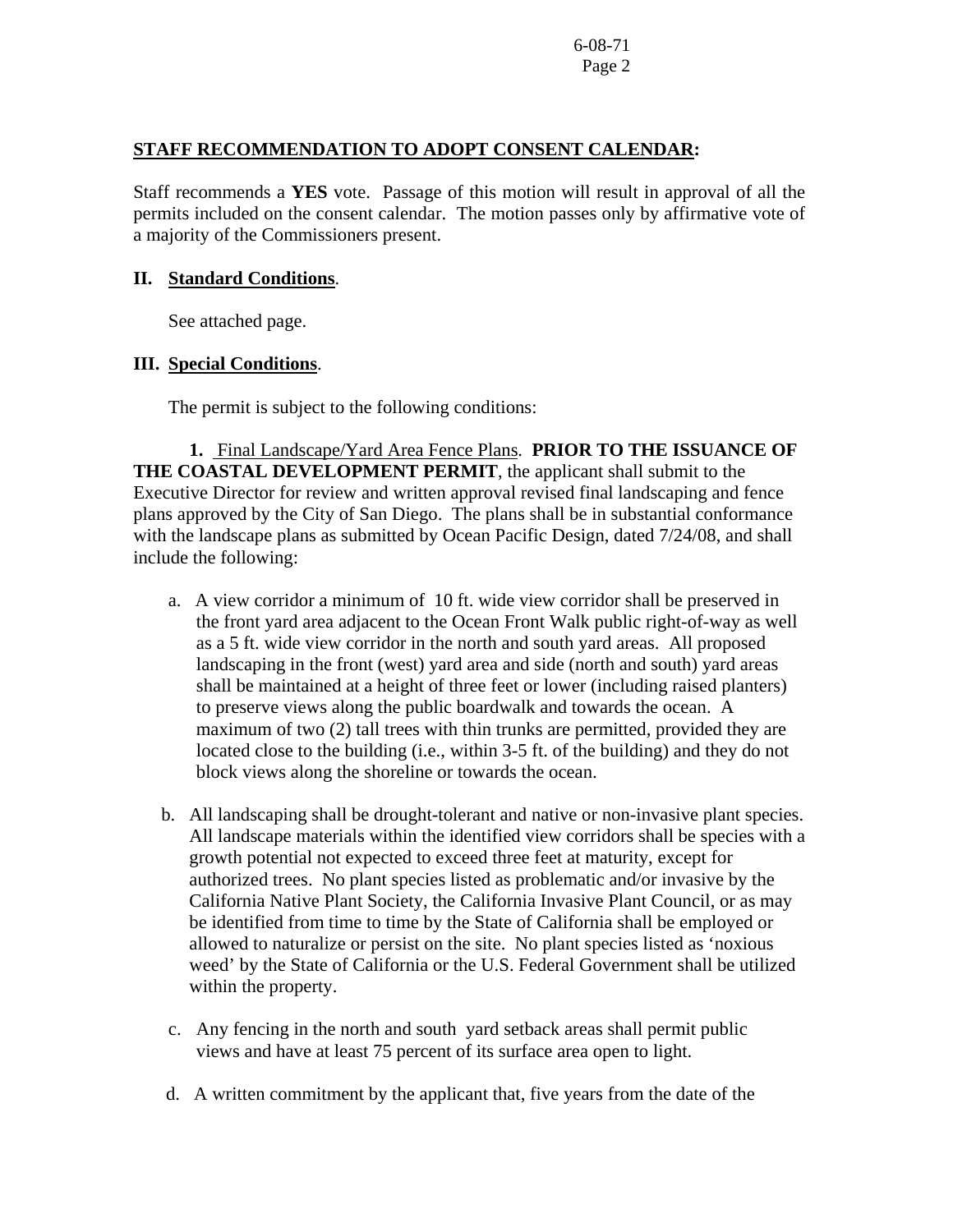issuance of the coastal development permit for the residential structure, the applicant will submit for the review and written approval of the Executive Director a landscape monitoring report prepared by a licensed Landscape Architect or qualified Resource Specialist that certifies whether the on-site landscaping is in conformance with the landscape plan approved pursuant to this Special Condition. The monitoring report shall include photographic documentation of plant species and plant coverage.

If the landscape monitoring report indicates the landscaping is not in conformance with or has failed to meet the performance standards specified in the landscaping plan approved pursuant to this permit, the applicant, or successors in interest, shall submit a revised or supplemental landscape plan for the review and written approval of the Executive Director. The revised landscaping plan must be prepared by a licensed Landscape Architect or Resource Specialist and shall specify measures to remediate those portions of the original plan that have failed or are not in conformance with the original approved plan.

The permittee shall undertake the development in accordance with the approved landscape plans. Any proposed changes to the approved plans shall be reported to the Executive Director. No changes to the plans shall occur without a Commission-approved amendment to the permit unless the Executive Director determines that no such amendment is legally required.

 2. Timing of Construction.No construction shall take place for the project between Memorial Day weekend and Labor Day of any year. Access corridors and staging areas shall be located in a manner that has the least impact on public access via the maintenance of existing public parking areas and traffic flow on coastal access routes (no street closures or use of public parking as staging areas).

3. Final Plans. **PRIOR TO ISSUANCE OF THE COASTAL DEVELOPMENT PERMIT**, the applicant shall submit for review and written approval of the Executive Director, final plans for the new single-family residential development. Said plans shall be in substantial conformance with the plans submitted by Ocean Pacific Design, dated 7/24/08, with this application and shall first be reviewed and approved in writing by the City of San Diego.

The permittee shall undertake the development in accordance with the approved plans. Any proposed changes to the approved plans shall be reported to the Executive Director. If a determination is made that the existing structure is historic, an amendment to the permit shall be required. No changes to the plans shall occur without a Coastal Commission approved amendment to this coastal development permit unless the Executive Director determines that no additional amendment is legally required.

 4.Deed Restriction. **PRIOR TO ISSUANCE OF THE COASTAL DEVELOPMENT PERMIT**, the applicant shall submit to the Executive Director for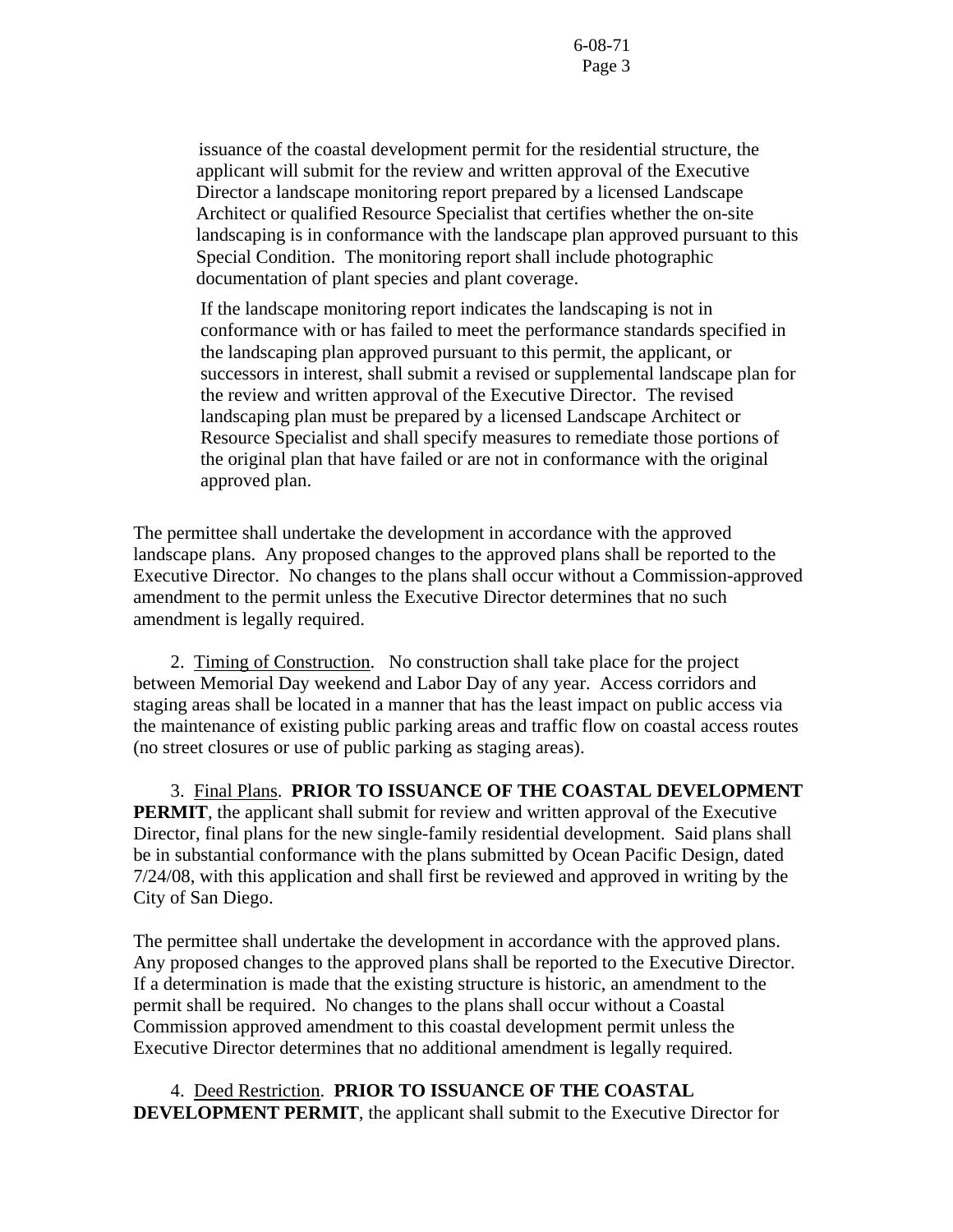review and approval documentation demonstrating that the applicant has executed and recorded against the parcel(s) governed by this permit a deed restriction, in a form and content acceptable to the Executive Director: (1) indicating that, pursuant to this permit, the California Coastal Commission has authorized development on the subject property, subject to terms and conditions that restrict the use and enjoyment of that property; and (2) imposing the Special Conditions of this permit as covenants, conditions and restrictions on the use and enjoyment of the Property. The deed restriction shall include a legal description of the entire parcel or parcels governed by this permit. The deed restriction shall also indicate that, in the event of an extinguishment or termination of the deed restriction for any reason, the terms and conditions of this permit shall continue to restrict the use and enjoyment of the subject property so long as either this permit or the development it authorizes, or any part, modification, or amendment thereof, remains in existence on or with respect to the subject property.

## **IV. Findings and Declarations.**

The Commission finds and declares as follows:

**A. Detailed Project Description/History**. Proposed is the demolition of a twostory, 1,649 sq.ft., residential duplex and the construction of a two-story, 30 ft. high, approximately 2,886 sq.ft. single-family residence on a 2,718 sq.ft. oceanfront site. A total of three on-site parking spaces will be provided in a two-car garage and a carport. In addition, the proposed development will result in an improvement to on-site parking as the existing structure is currently deficient in parking. There are only three spaces for the two existing units where four would be required pursuant to current regulations. The proposed development will replace a duplex with a single-family residence and three parking spaces will be provided on-site; thus reducing the demand for parking for the subject property. As such, the proposed project will enhance public access to the coast in this area by providing adequate on-site parking reducing the need for residents and/or visitors to park on the street which may usurp parking for beach visitors, consistent with Section 30252 of the Coastal Act. The project site fronts on Ocean Front Walk midblock between Lido Court to the north and San Luis Obispo Place to the south in the community of Mission Beach.

With regard to potential impacts to public views, Mission Beach is a small peninsulashaped sliver of land located on filled tidelands in Mission Bay Park. It is bordered by the Pacific Ocean to the west and Mission Bay Park to the east (ref. Exhibit No. 1). In the Mission Beach community, the public rights-of-way of the various courts and places, which are generally east/west running streets, comprise the community's public view corridors. In addition, the public boardwalk (Ocean Front Walk), which runs north/south along the beach, serves not only as a highly popular public accessway, but also serves as a view corridor along the shoreline. The project site fronts Ocean Front Walk, the public boardwalk, as well as the beach in this area. Thus, there is the potential for the subject development to impact views along the shoreline.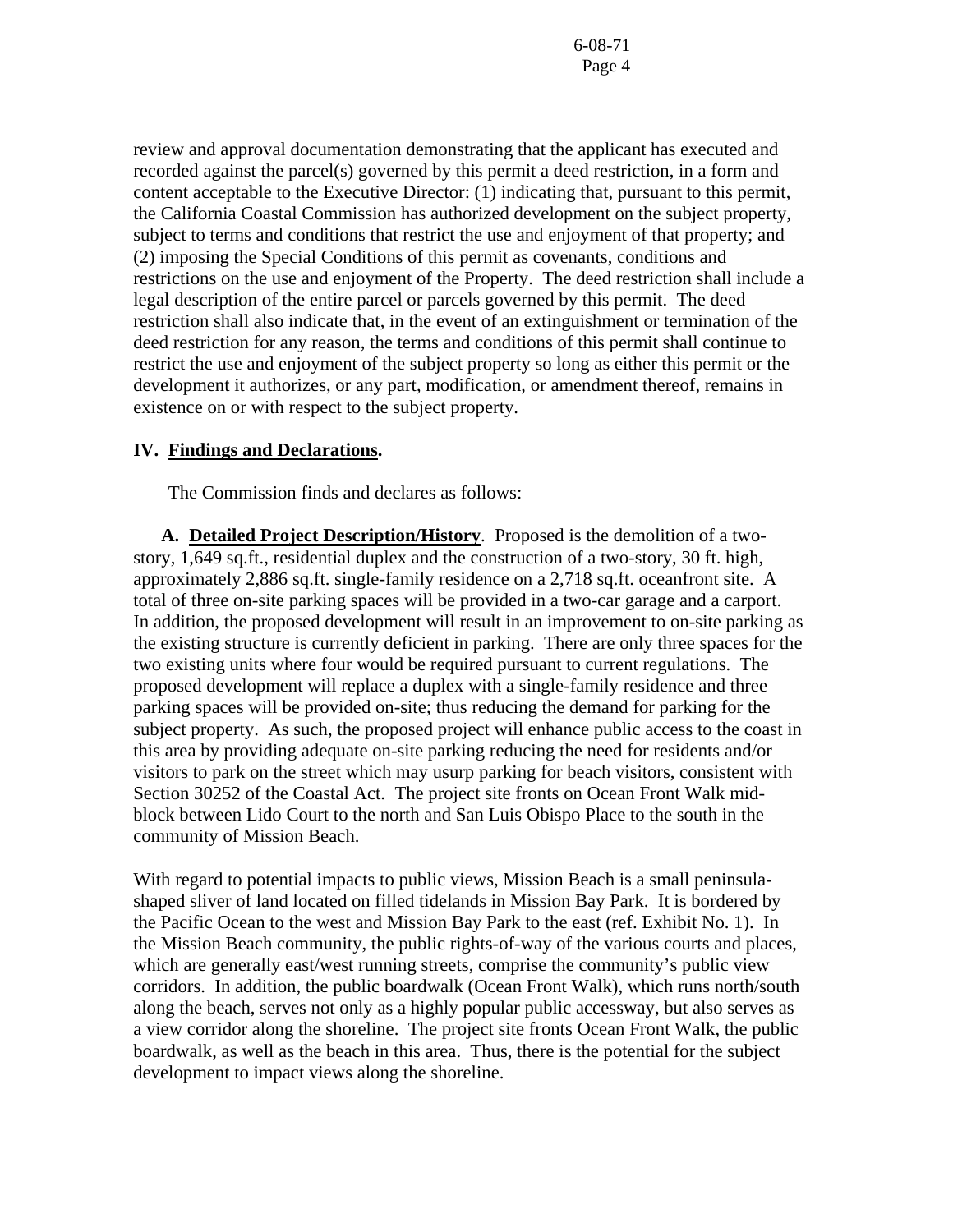The Commission typically reviews projects to assure that any new proposed development does not encroach into the yard setback areas which could impede public views toward the ocean. In this particular case, the proposed development will observe all required setbacks and public views to the ocean will not be impacted as a result of the proposed structure. However, there is the potential for proposed landscaping in the front (west) yard area, the north side yard and south side yard area to impede views to the ocean (both initially and over time, as plant materials/trees mature). The Commission typically permits the planting of two tall trees with thin trunks provided that they are placed close to the structure (i.e., 3-5 ft.), so as not to obstruct views along the shoreline. As such, Special Condition #1 requires that the applicant submit final landscape plans that require that all proposed landscaping and hardscaping consist of only low level material that does not impede views to the ocean. The permitted landscape elements include plant materials that do not block views (limited to a height of about 3 ft.) and a maximum of two tall trees with thin trunks provided they are located close to the building (3-5 ft.) and they do not impede views toward the ocean. The condition also stipulates that all landscape materials within the identified view corridors shall be species with a growth potential not expected to exceed three feet at maturity, except for authorized trees. As conditioned, it can be assured that any landscape improvements proposed in the front yard setback area will not impede public views along the ocean.

With regard to community character, the existing residences along the boardwalk vary widely in architectural style and appearance. The existing development (residential duplex) is being removed and a single-family residence is proposed in its place which will be three-stories high. The proposed structure will be visually compatible with the character of the surrounding neighborhood and the pattern of redevelopment in the area. In summary, the proposed development, as conditioned, will not result in any public view blockage and is found visually compatible with the character of the surrounding neighborhood, consistent with Section 30251 of the Coastal Act.

In addition, to address potential concerns with regard to construction activities on public access on this oceanfront property, the project has been conditioned (#2) such that no work shall occur between Memorial Day weekend and Labor Day of any year. Therefore, the proposed development, as conditioned, does not interfere with public access opportunities and is found consistent with the public access and recreation policies of the Coastal Act.

As noted above, in order to make way for the proposed new development, the applicant is proposing to demolish an existing residential duplex on the site. The structure is an older adobe-style duplex consisting of two attached units; each unit was constructed at separate times (1930 and 1937, respectively). The City's certified Land Development Code contains regulations pertaining to protection of Historical Resources. Because some of the existing older structures may contain some historical significance, Section 143.0212 of the LDC provides that the City shall determine the need for a site-specific survey for the purposes of obtaining a construction permit or development permit for development for any parcel containing a structure that is 45 or more years old. In this particular case, as noted above, the structure is 68-75 years old and, as such, it must be determined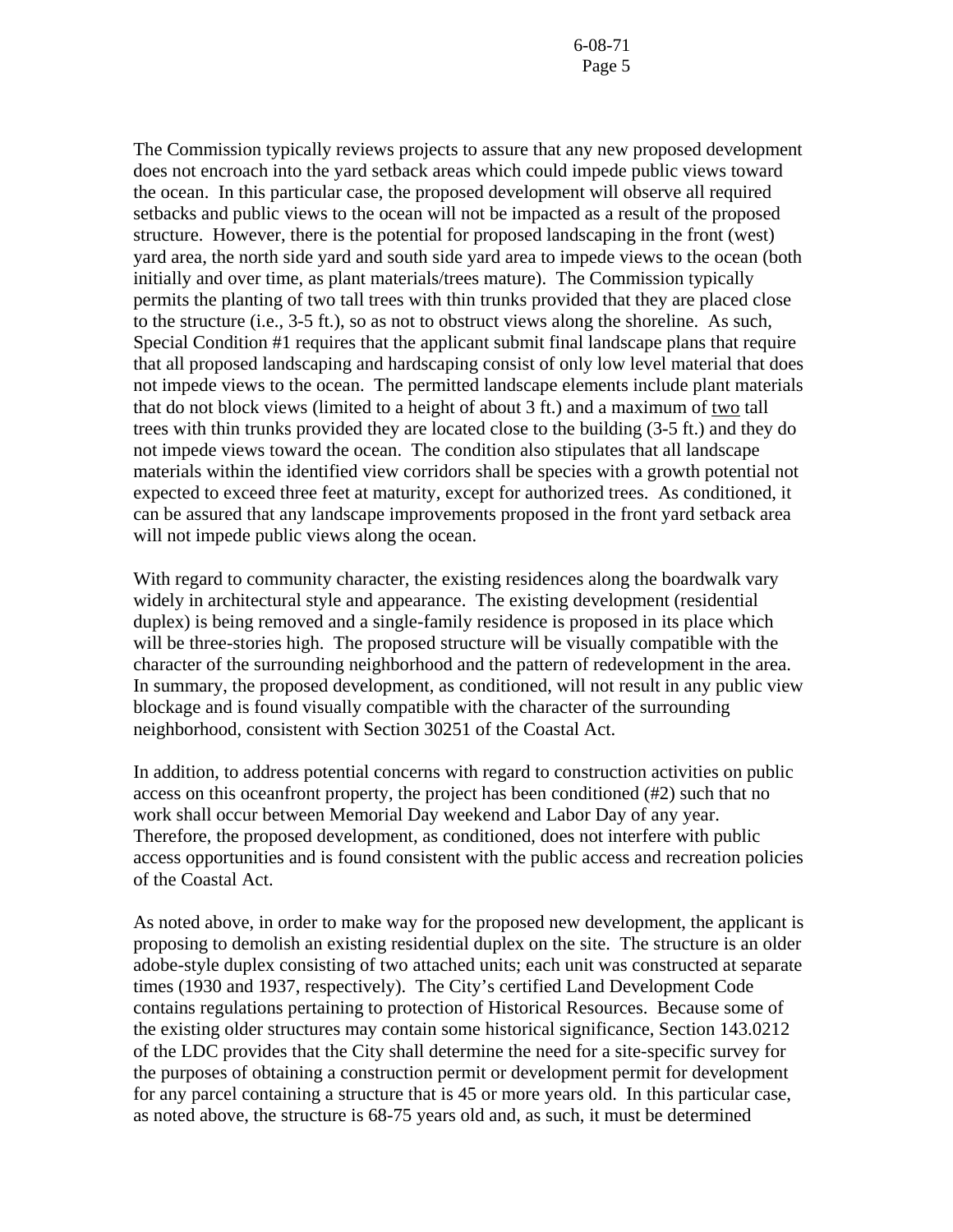whether or not the structure has any historical significance. To address this, the applicant has obtained a historical evaluation for the existing structure from the City that concludes it has no historical significance.

Special Condition #3 requires that final plans approved by the City of San Diego have been stamped and approved prior to issuance of the coastal development permit. This is to assure that the new development on the site meets the City's zoning requirements (i.e., PDO design requirements). Special Condition #4 requires the permit and findings be recorded to assure future property owners are aware of the permit conditions.

 **B. Community Character /Visual Quality.** The development is located within an existing developed area and, as conditioned, will be compatible with the character and scale of the surrounding area and will not impact public views. Therefore, the Commission finds that the development, as conditioned, conforms to Section 30251 of the Coastal Act.

**C. Public Access/Parking**. As conditioned, the proposed development will not have an adverse impact on public access to the coast or to nearby recreational facilities. As conditioned, the proposed development conforms to Sections 30210 through 30214, Sections 30220 through 30224, Section 30252 and Section 30604(c) of the Coastal Act.

 **D. Local Coastal Planning**. The subject site is located in an area of original jurisdiction, where the Commission retains permanent permit authority and Chapter 3 of the Coastal Act remains the legal standard of review. As conditioned, the proposed development is consistent with Chapter 3 of the Coastal Act. Approval of the project, as conditioned, will not prejudice the ability of the City of San Diego to continue to implement its certified LCP for the Mission Beach community.

 **E. California Environmental Quality Act**. As conditioned, there are no feasible alternatives or feasible mitigation measures available which would substantially lessen any significant adverse effect which the activity may have on the environment. Therefore, the Commission finds that the proposed project, as conditioned to mitigate the identified impacts, is the least environmentally damaging feasible alternative and is consistent with the requirements of the Coastal Act to conform to CEQA.

# **STANDARD CONDITIONS:**

- 1. Notice of Receipt and Acknowledgment. The permit is not valid and development shall not commence until a copy of the permit, signed by the permittee or authorized agent, acknowledging receipt of the permit and acceptance of the terms and conditions, is returned to the Commission office.
- 2. Expiration. If development has not commenced, the permit will expire two years from the date on which the Commission voted on the application. Development shall be pursued in a diligent manner and completed in a reasonable period of time. Application for extension of the permit must be made prior to the expiration date.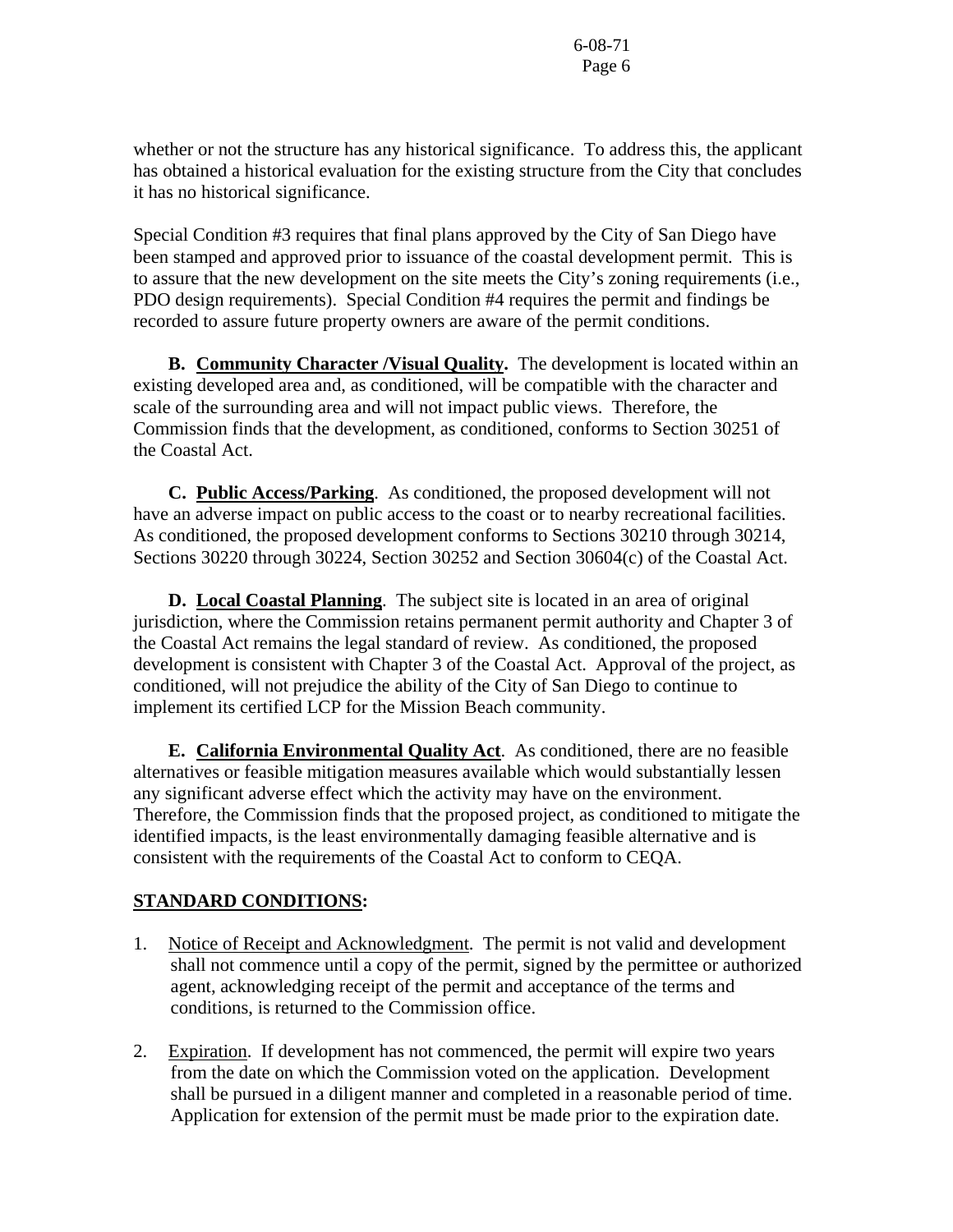- 3. Interpretation. Any questions of intent or interpretation of any condition will be resolved by the Executive Director or the Commission.
- 4. Assignment. The permit may be assigned to any qualified person, provided assignee files with the Commission an affidavit accepting all terms and conditions of the permit.
- 5. Terms and Conditions Run with the Land. These terms and conditions shall be perpetual, and it is the intention of the Commission and the permittee to bind all future owners and possessors of the subject property to the terms and conditions.

(G:\San Diego\Reports\2008\6-08-071 Lester stfrpt.doc)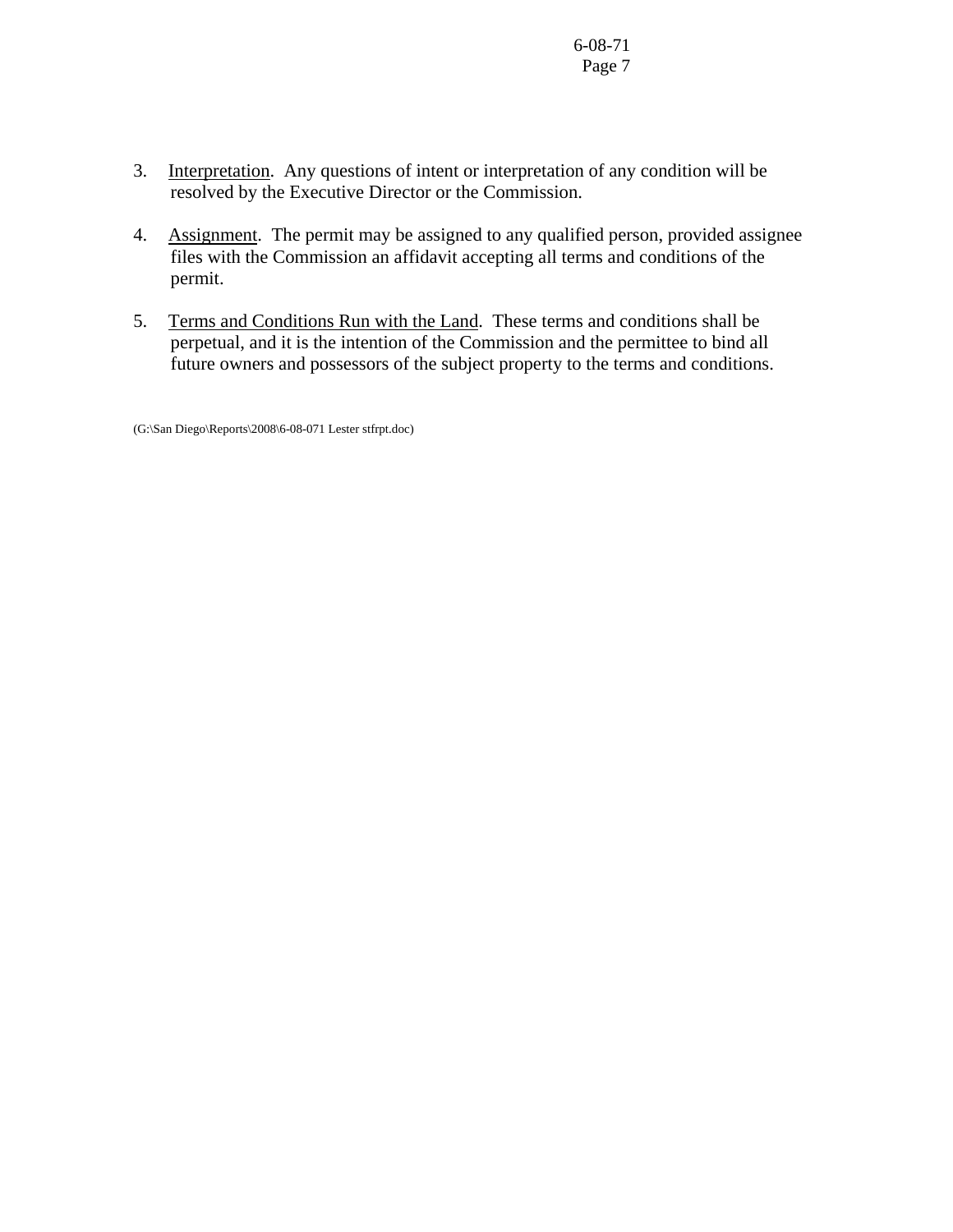